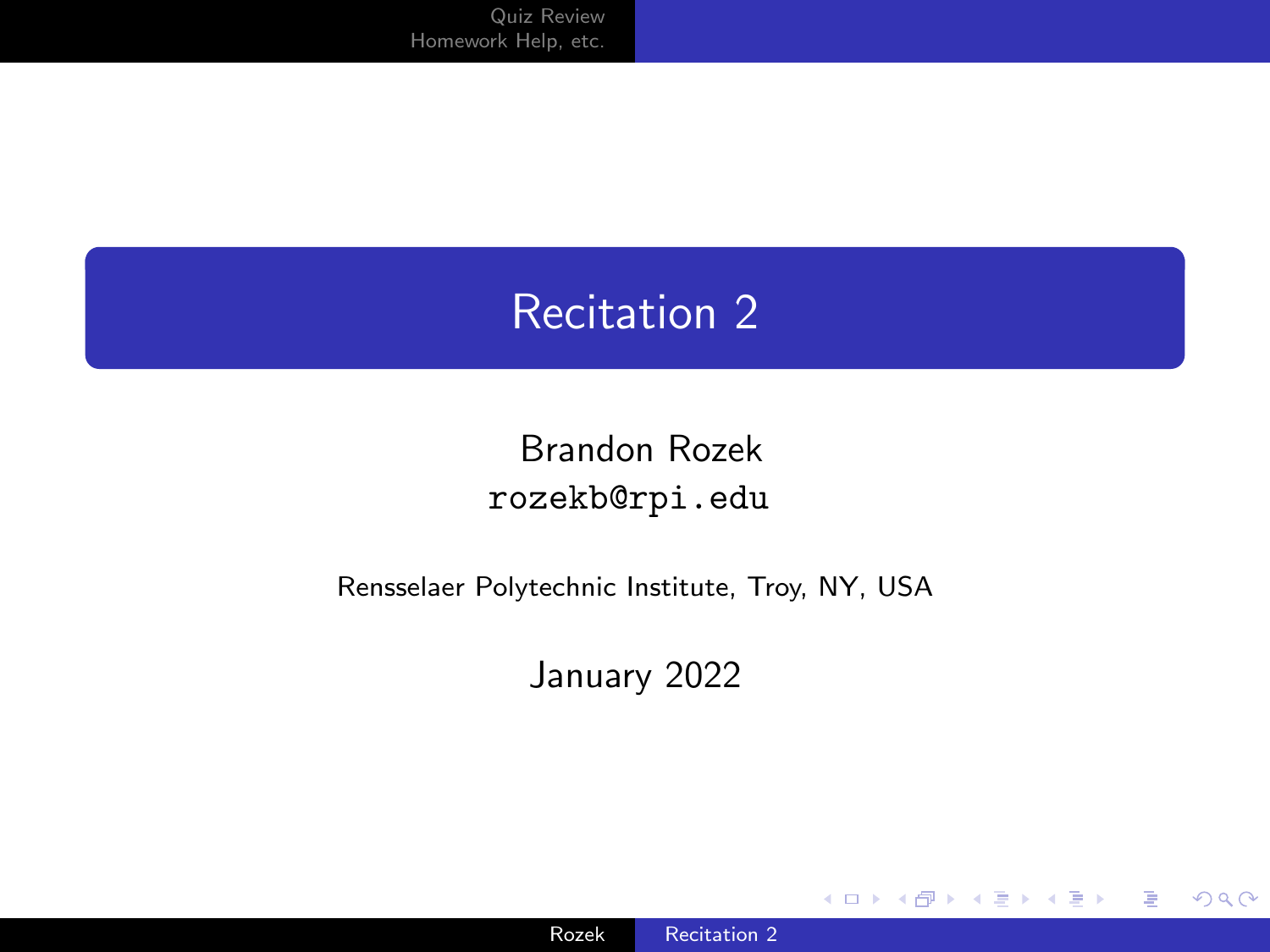# **Outline**

Mainly two things:

- Review for Quiz on Friday
- **Homework Help, etc.**

As always, this recitation is for you. Therefore, feel free to steer this discussion.

€⊡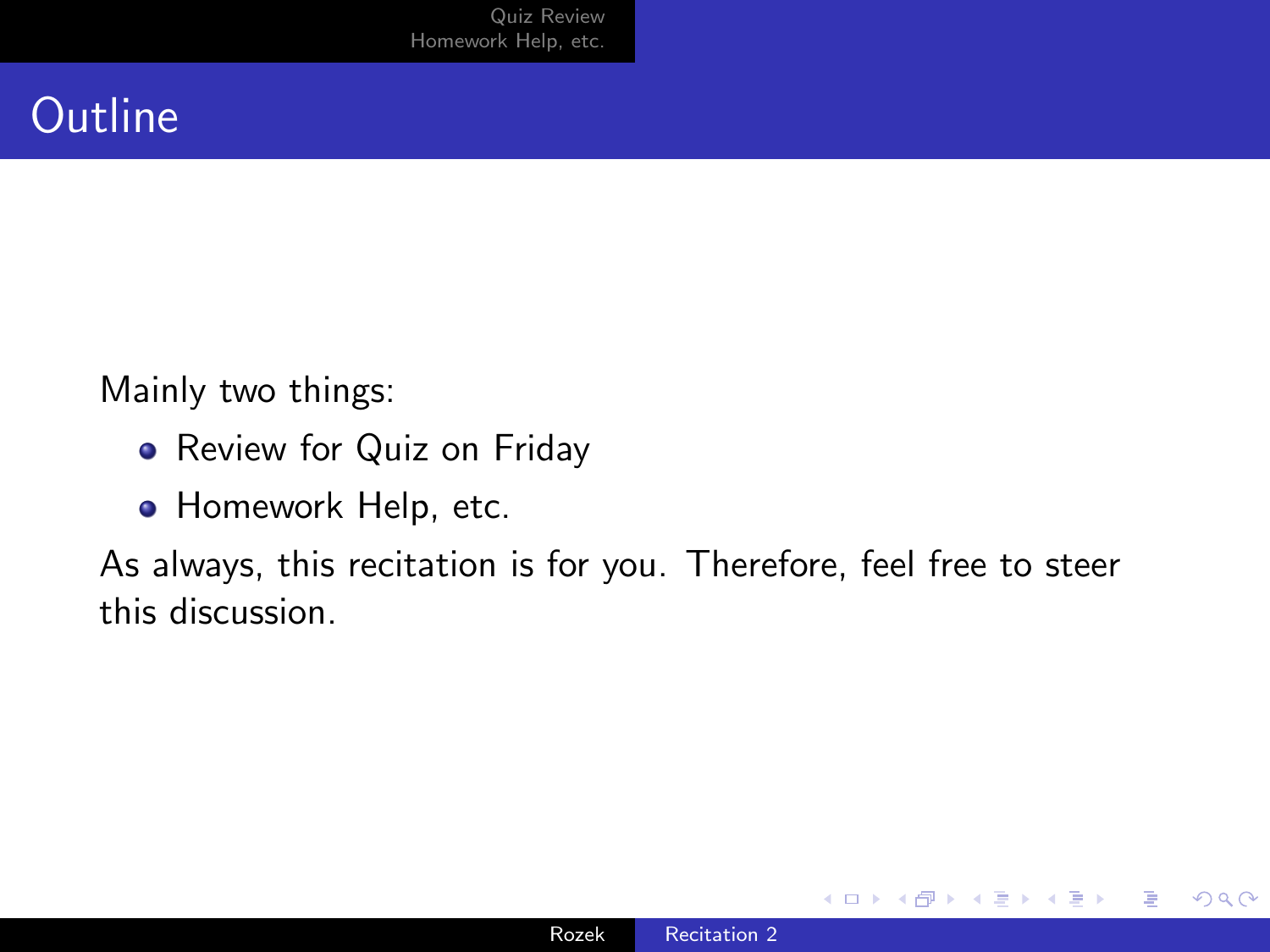## <span id="page-2-0"></span>Language Paradigm

Java is an object-oriented language

- Object-oriented is a style in which the majority of data is stored in objects along with the code to manipulate them.
- Fields are variables stored in an object.
- Methods are functions/operations stored in an object.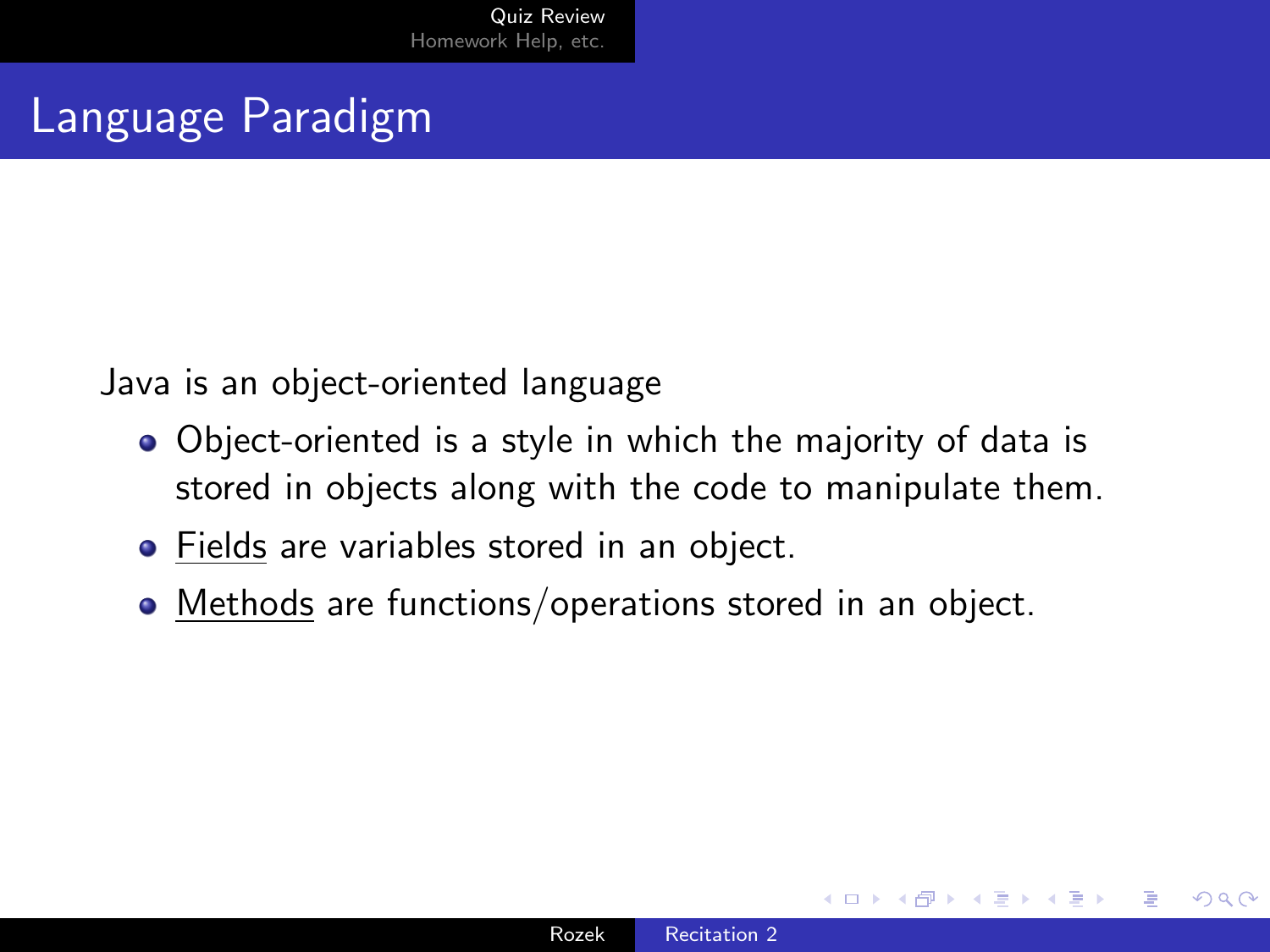Variable models determine what an assignment to a variable performs:

- Value Model: Copy value from the r.h.s to the l.h.s.
- **•** Reference Model: Make the I h s reference the r h s

Java uses a mixed reference model for variables. Value model for primitives, and reference model for objects.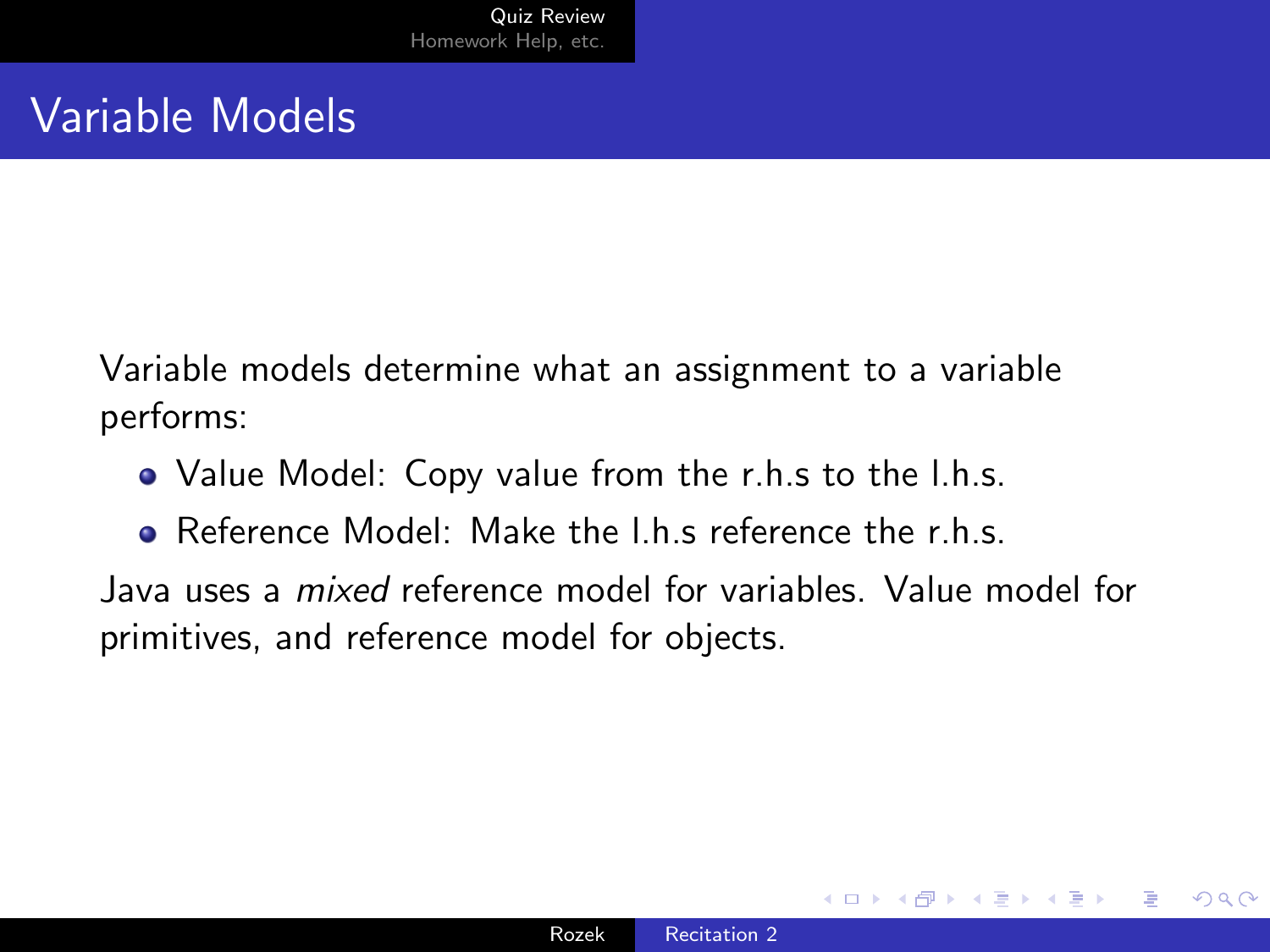#### Practice:

- **1** Is String a primitive?
- 2 What are the primitives in Java?
- <sup>3</sup> Which keyword do you need to create an object in Java?

 $\sim$   $\sim$ 

 $299$ 

∍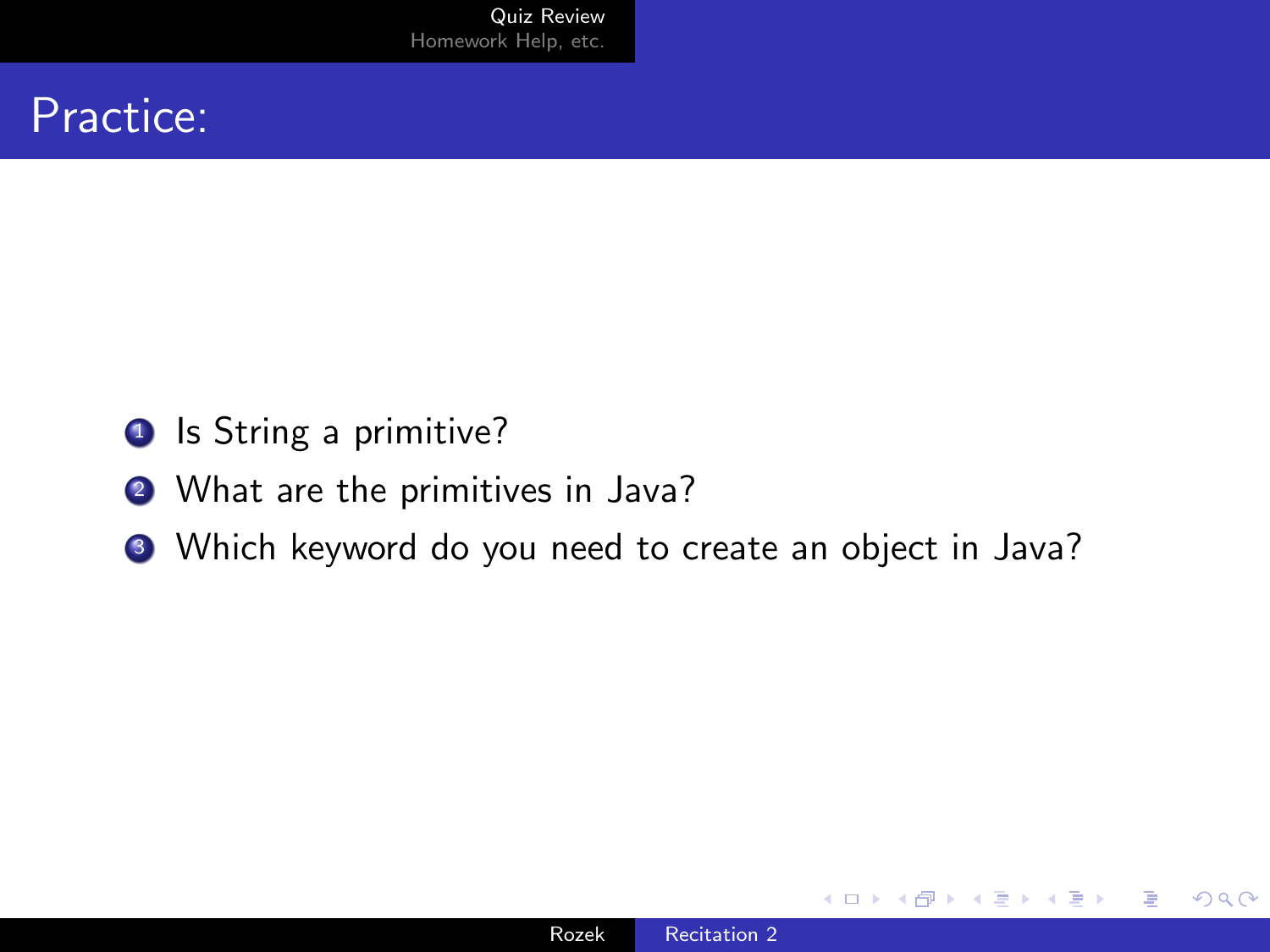# Stack vs Heap

- A stack is a data structure that is used to keep track of primitives and references associated with variables.
- A stack frame is used to associate variables with a particular context such as a function/method execution.

For example, declaring and assigning an int in a method will store it in its stack frame until the method exits.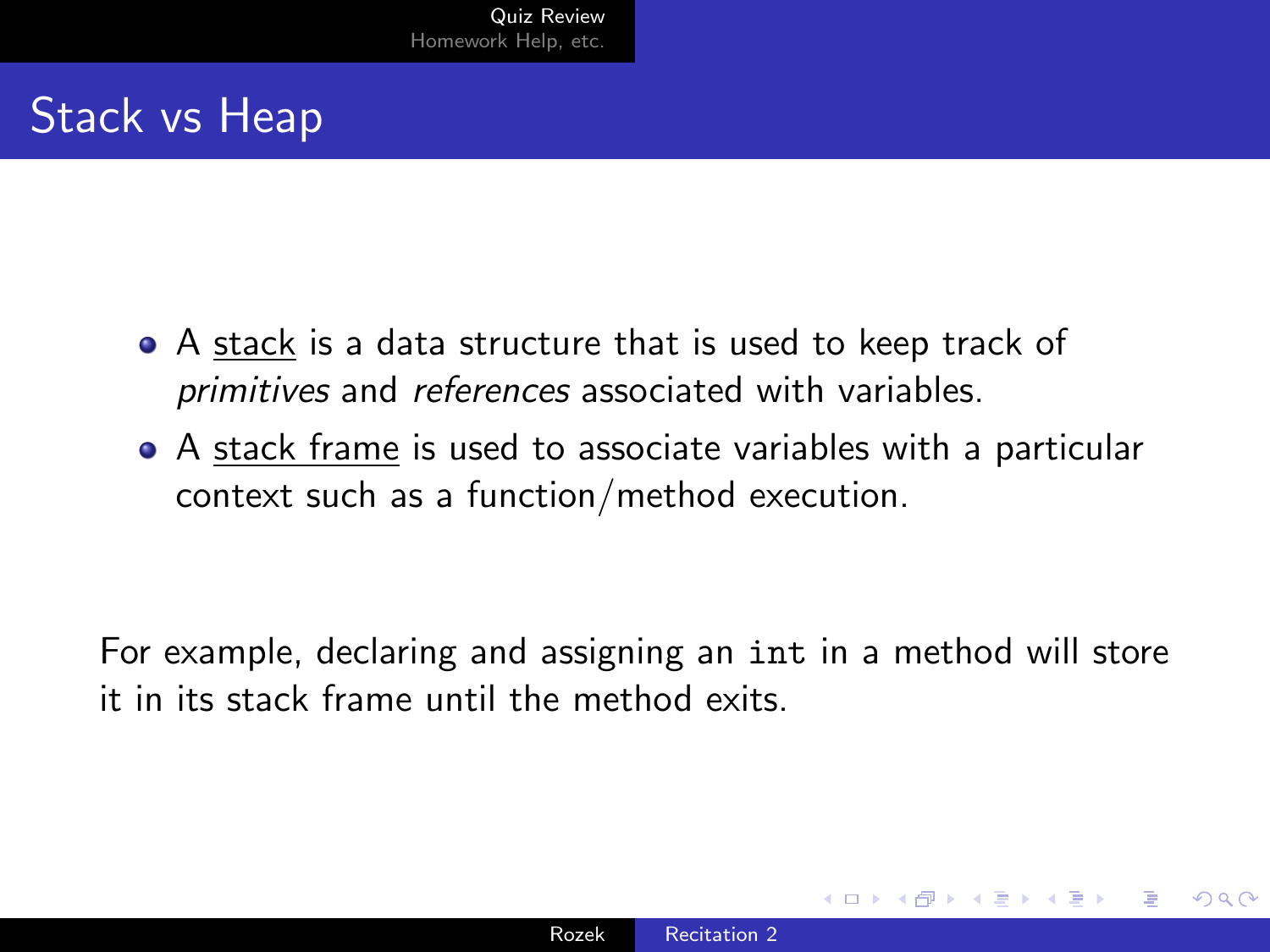# Stack vs Heap

- A heap is a data structure that manages dynamic memory.
- In Java, objects are stored in the heap.
- Memory allocation for the heap needs to be requested from the operating system.

Luckily Java does this for you with the new operator. It even deallocates objects whose references are no longer in the stack for you! (Garbage Collection)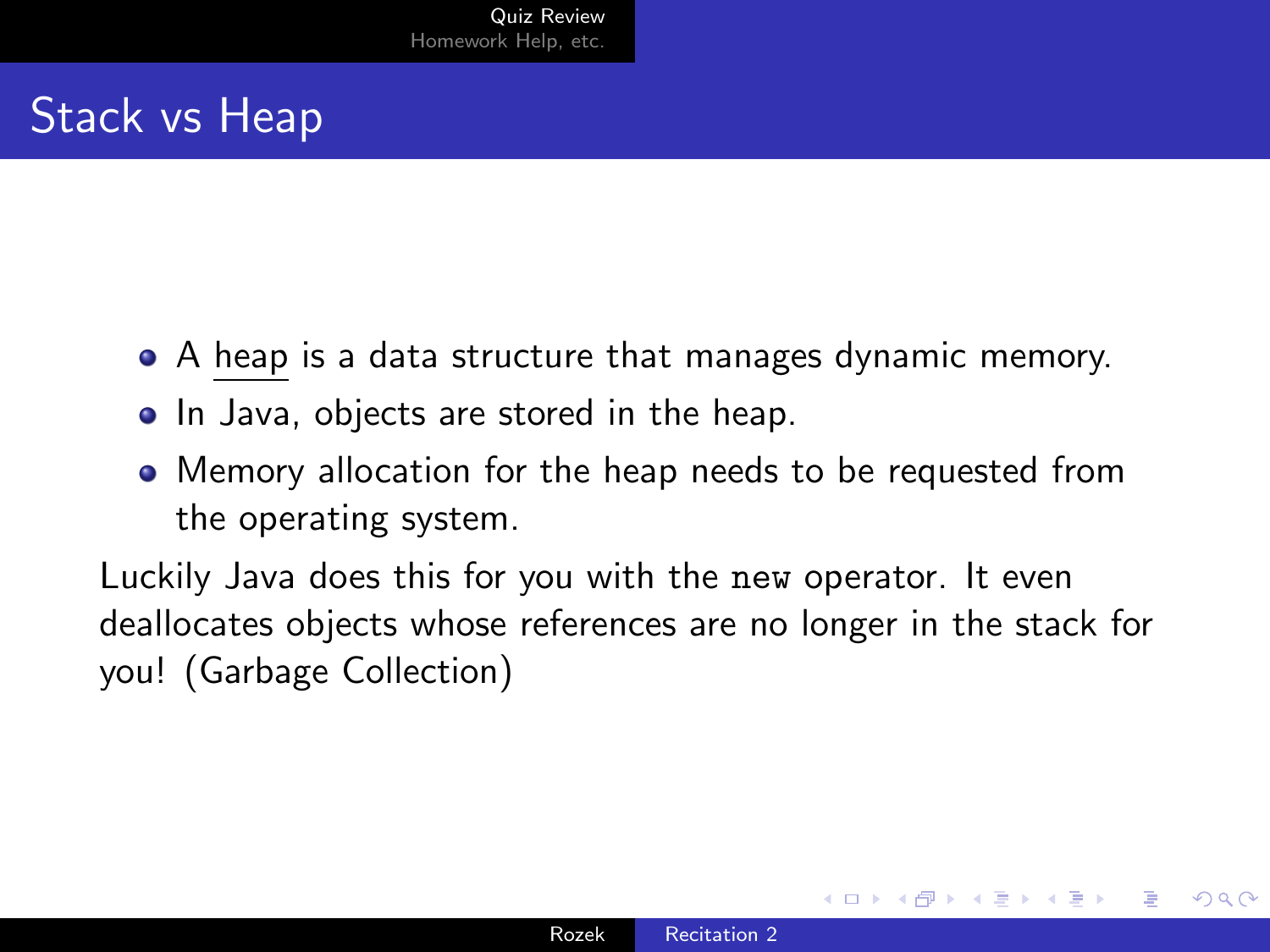# Equality Checking

There are two ways of checking equality:

- $\bullet$  a == b checks if a and b refer to the same object in the heap.
- a.equals(b) executes a's equals method either from its own class or the closest parent class that overwrote that method.
- If the class and none of its ancestors overwrote the equals method, then its acts the same as  $==$ .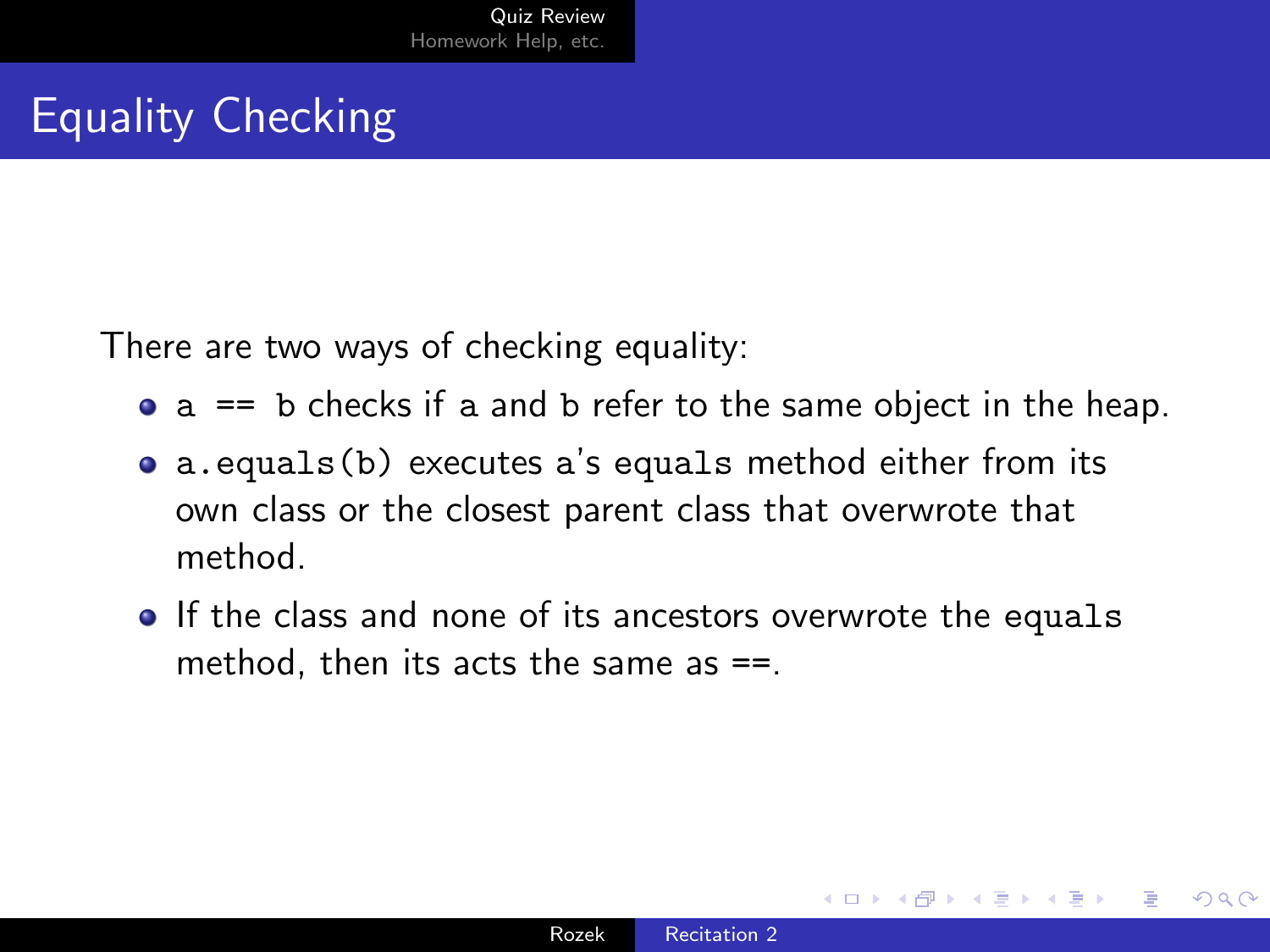#### Practice:

- <sup>1</sup> Where are references to objects stored? Stack or Heap?
- <sup>2</sup> How do we check if two strings are made up of the same sequence of characters?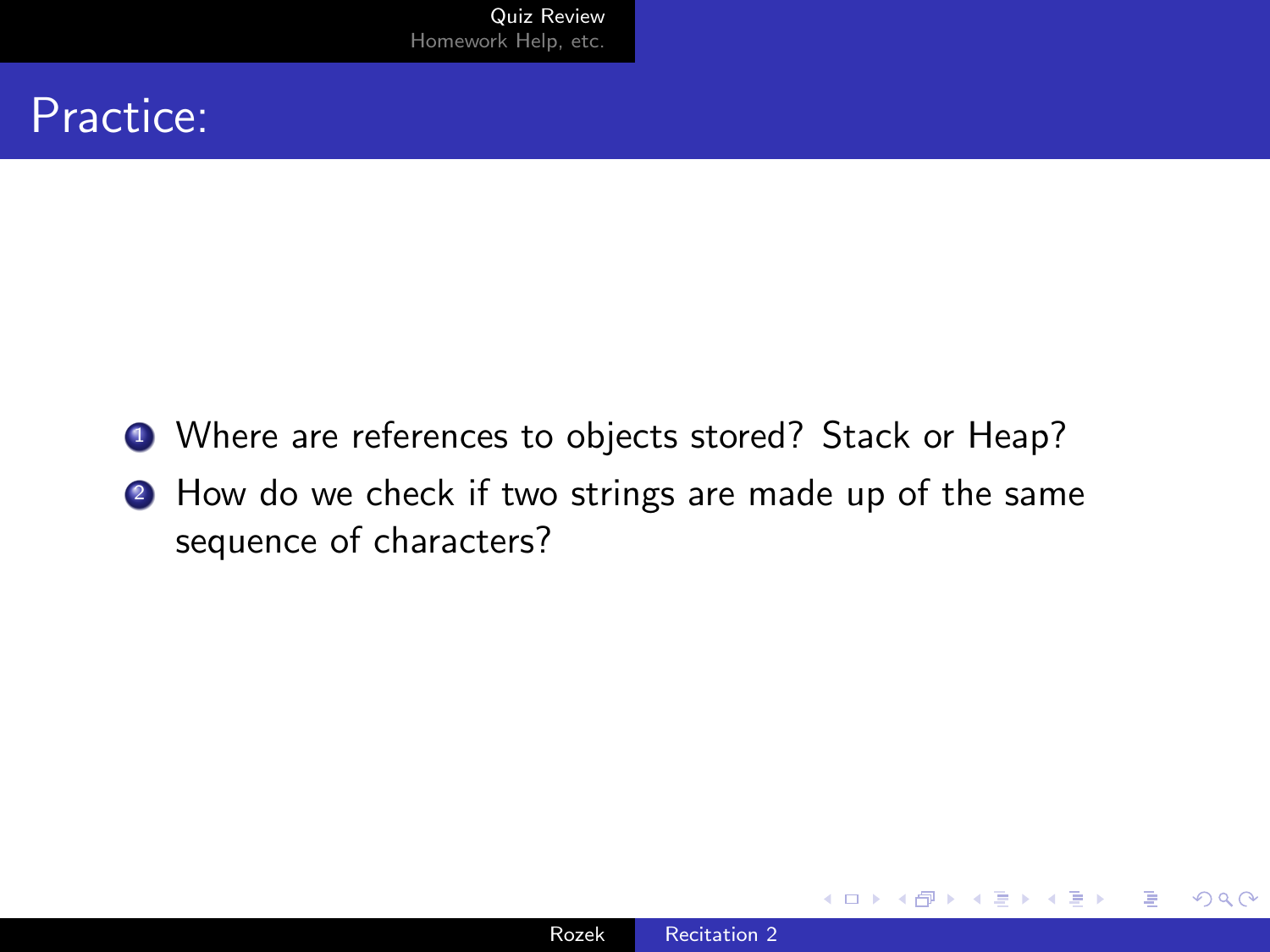### Java Access Modifiers

|             |  | Class Package Subclass World |  |
|-------------|--|------------------------------|--|
| public      |  |                              |  |
| protected   |  |                              |  |
| No modifier |  |                              |  |
| private     |  |                              |  |

メロトメ 御 トメ 君 トメ 君 トー

重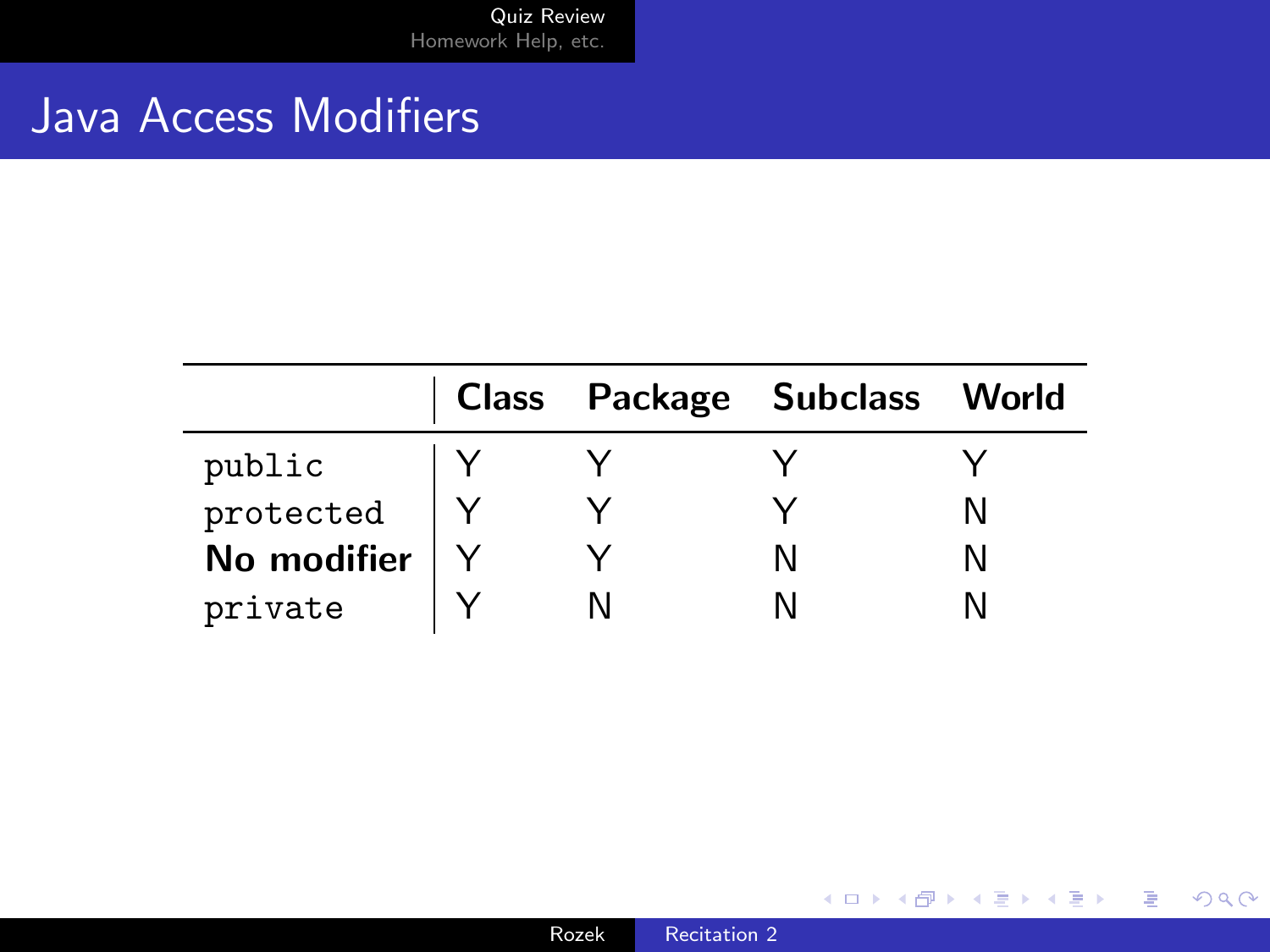# Inheritance and Interfaces

- A class can only inherit a single class
- However, it can inherit multiple interfaces.

```
class Dog extends Animal implements Bark, Fetch {
    public void bark() {
      // ...
   }
   \frac{1}{2}...
}
```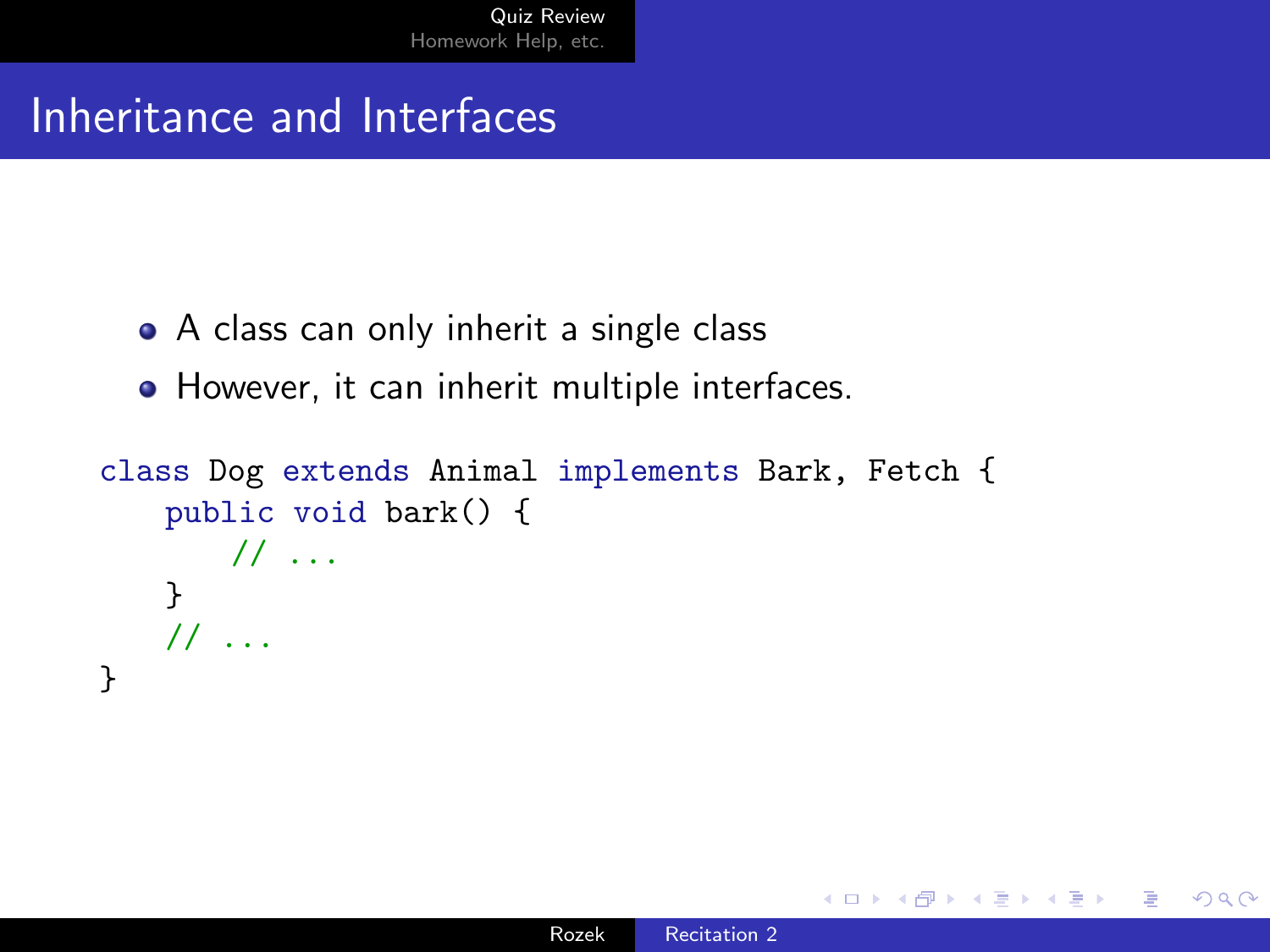#### Interfaces vs Abstract Classes

- Interfaces do not contain any implementation, only method signatures. They cannot be instantiated.
- Meanwhile, abstract classes can contain implementations for methods. However, the class itself cannot be instantiated.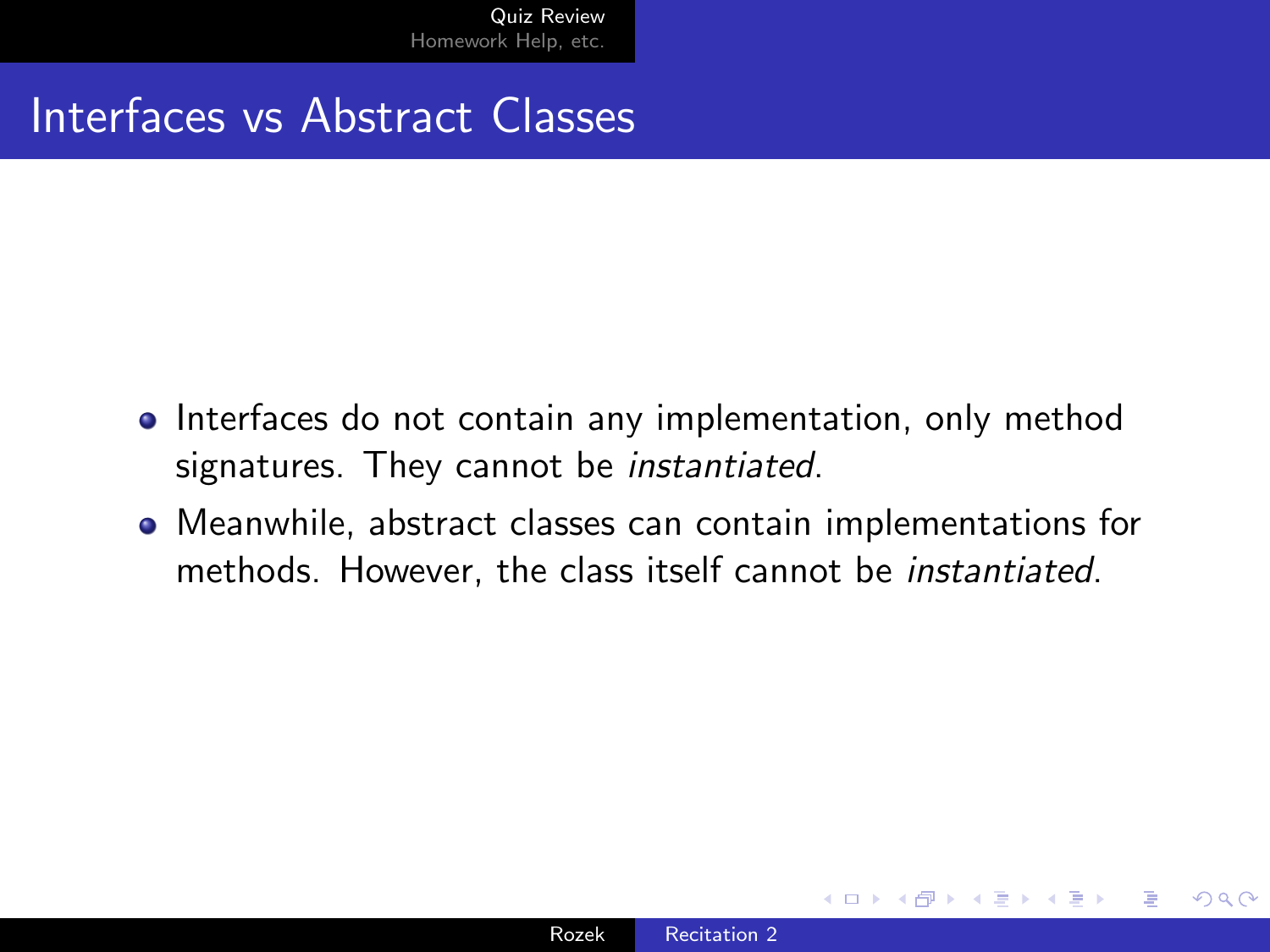# Code Snippets

```
public abstract class Animal {
  private boolean alive;
  public boolean isAlive() {
     return alive;
  }
  abstract void hungry();
}
interface Fetch {
   public Frisbee fetch(double angle, double velocity);
}
```
 $\Omega$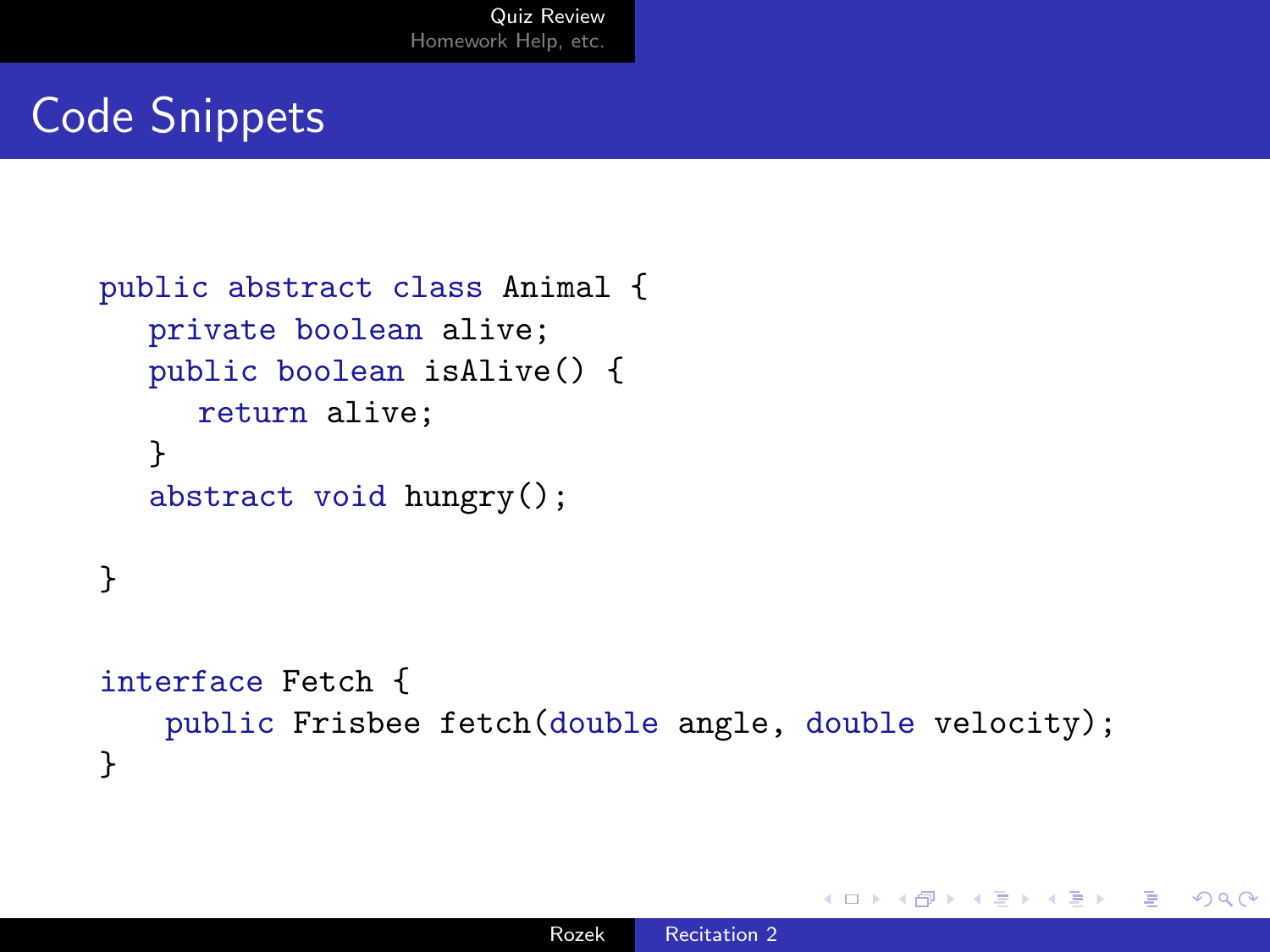# **Mutability**

Mutability denotes whether or not an object can change.

- An object which can change is called *mutable*.
- Otherwise if it can't change, then it is called *immutable*.
- **Primitives are immutable**

 $\Omega$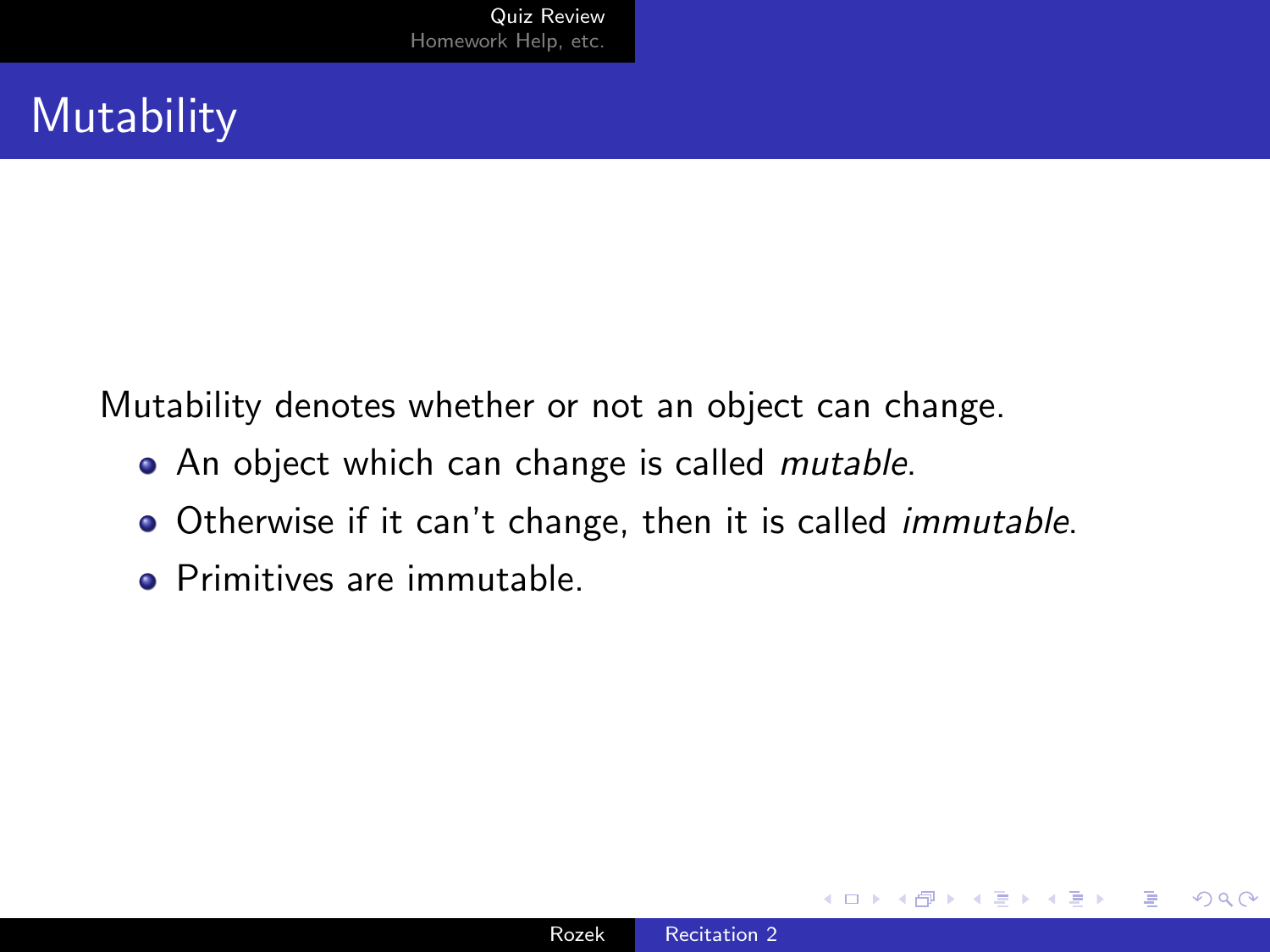# Why have Immutable objects?

With multiple references to an object, it makes it so that others don't change the object from under you.

```
String greeting = "Hello";
String typicalOutput = greeting + ",\sqrt{W}world";
System.out.println(typicalOutput);
System.out.println(greeting);
```
What's the output?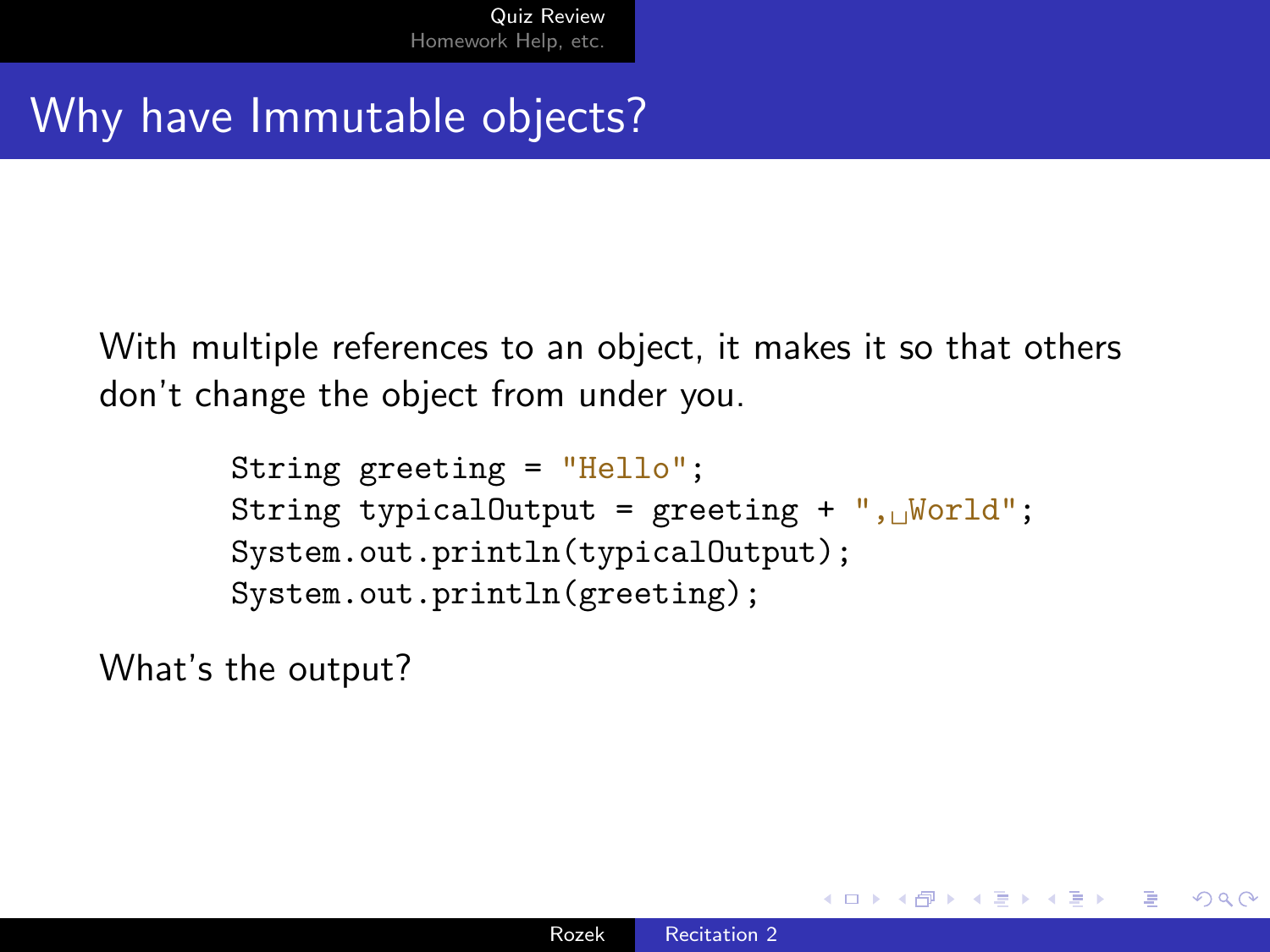#### Practice:

Is the following code snippet possible? Why?

```
String greeting = "Hello";
// Whoops, need it to be lowercase
greeting[0] = 'h';
```
Are Java arrays mutable?

 $299$ 

∍

→ 重 下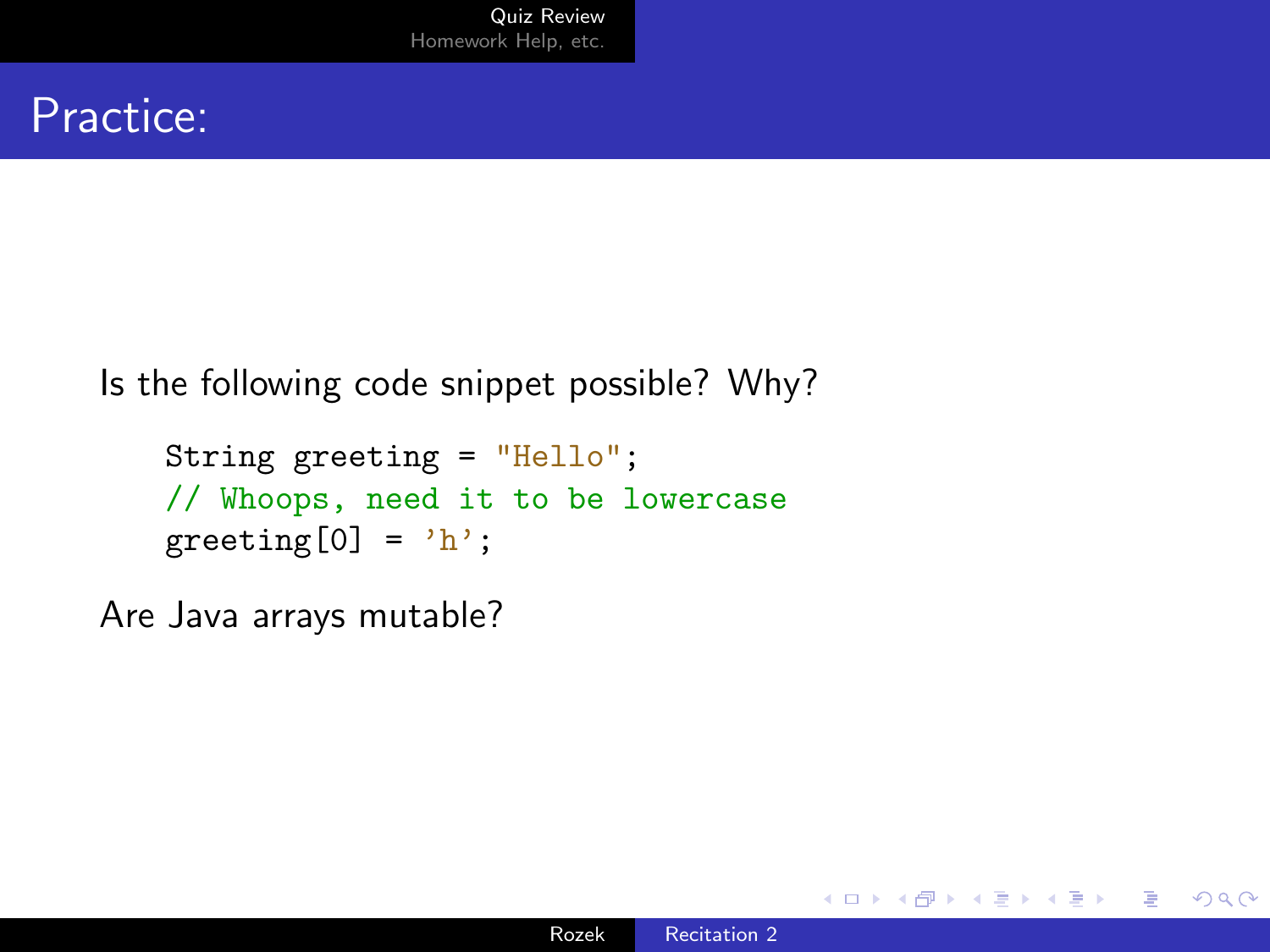# Strong vs Weak Typing

- Strong typing is generally associated with the language enforcing type safety. Often by requiring each variable and method to be annotated with a type signature.
- Weak typing is the opposite and generally gets conflated with implicit conversion.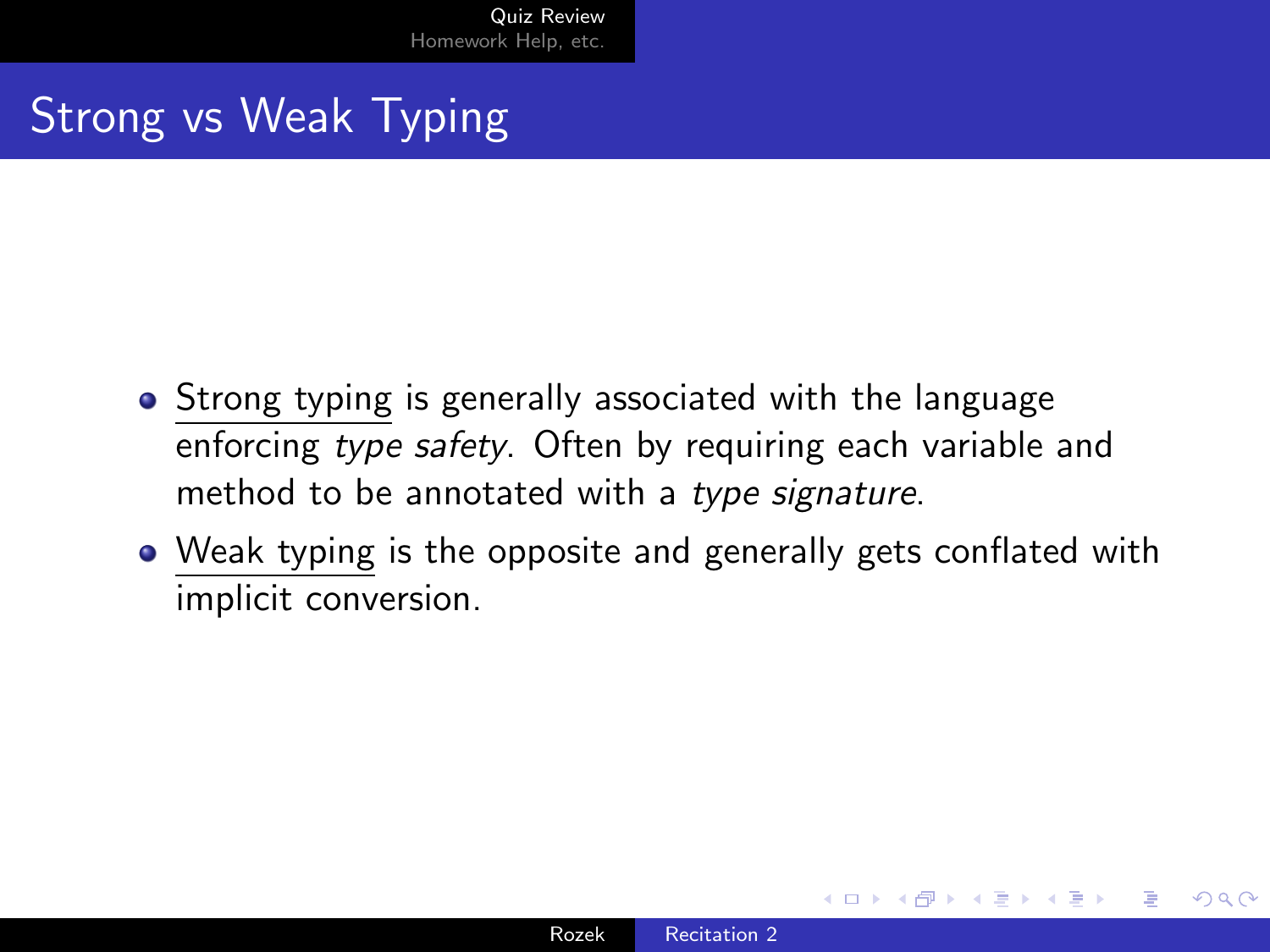# Strong vs Weak Typing

For example,  $C/C++$  is weakly typed and allows you to do the following:

```
Box box = \{\};
Ball ball = \{\};
Box fakebox = (Box) ball;
```
 $C_{++}$  will attempt to interpret the value of ball as a Box. Java will not allow you to do this and will instead not compile.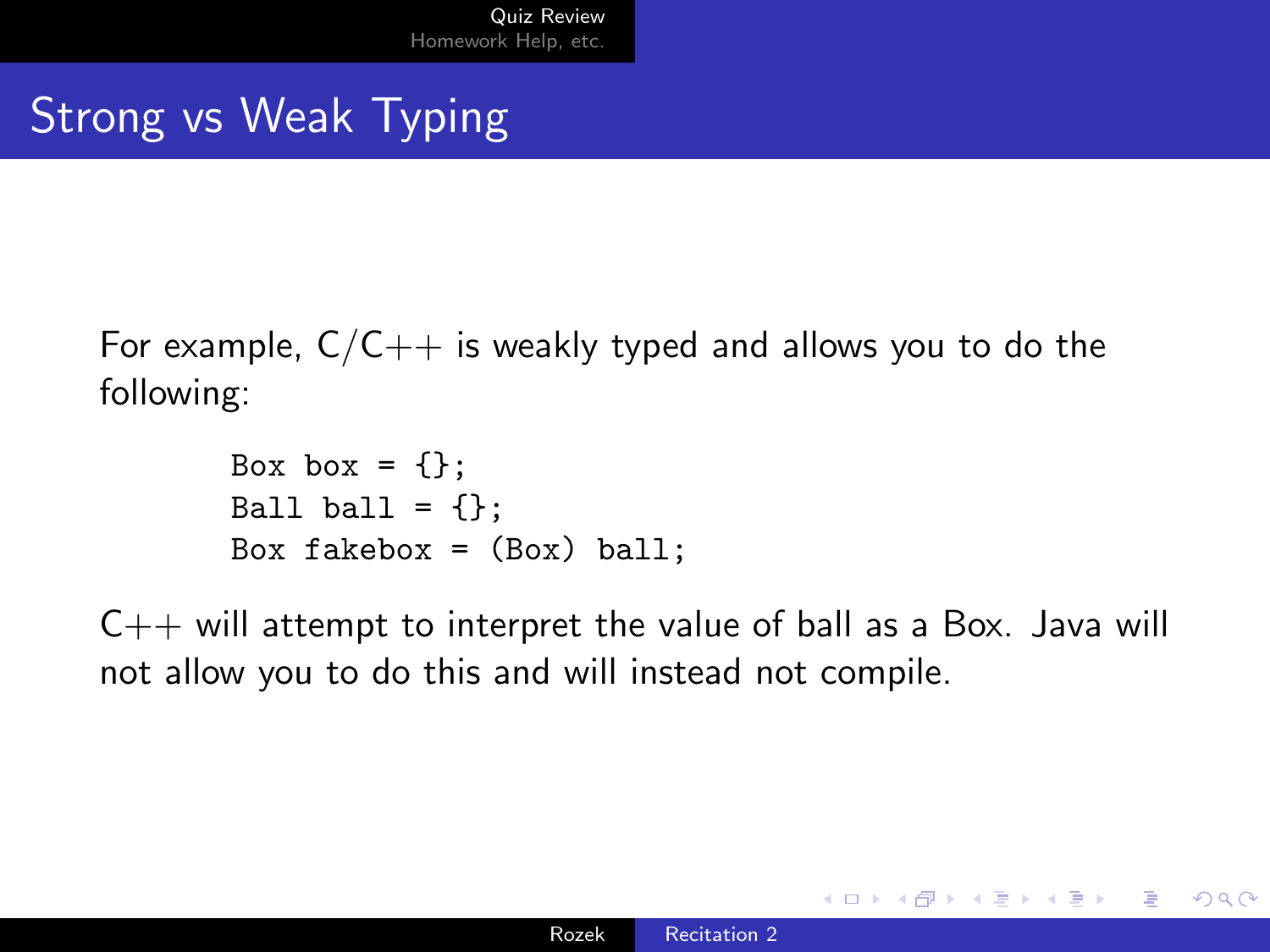Static vs Dynamic Typing

The main difference is where the majority of the type checks happen:

- For static typing this happens at compile time
- For dynamic typing this happens at runtime.

 $QQ$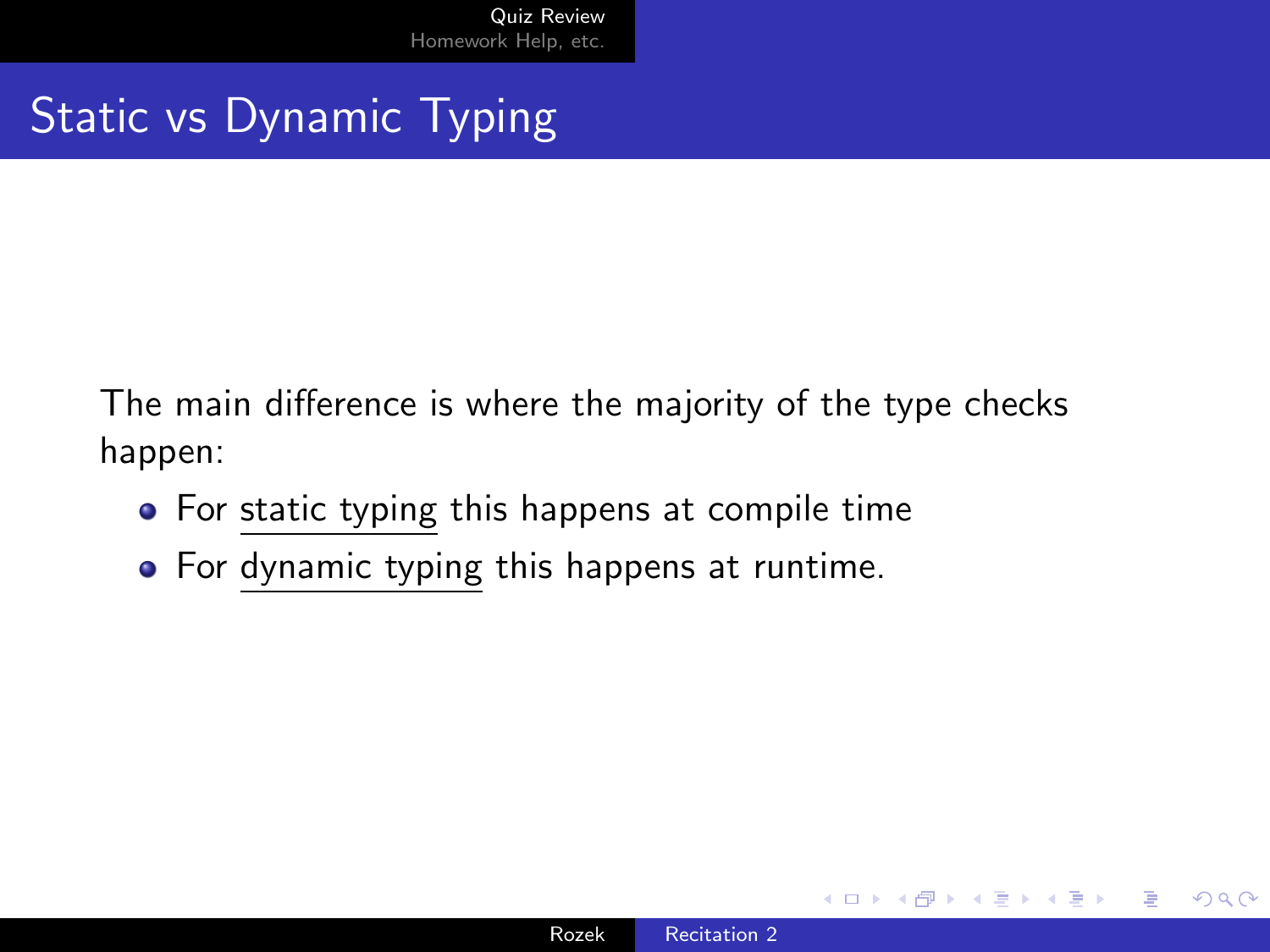#### Practice:

- **1** Does Java use Strong or Weak Typing?
- 2 Does Java use Static or Dynamic Typing?

∢⊡

 $299$ 

目

∍

-b